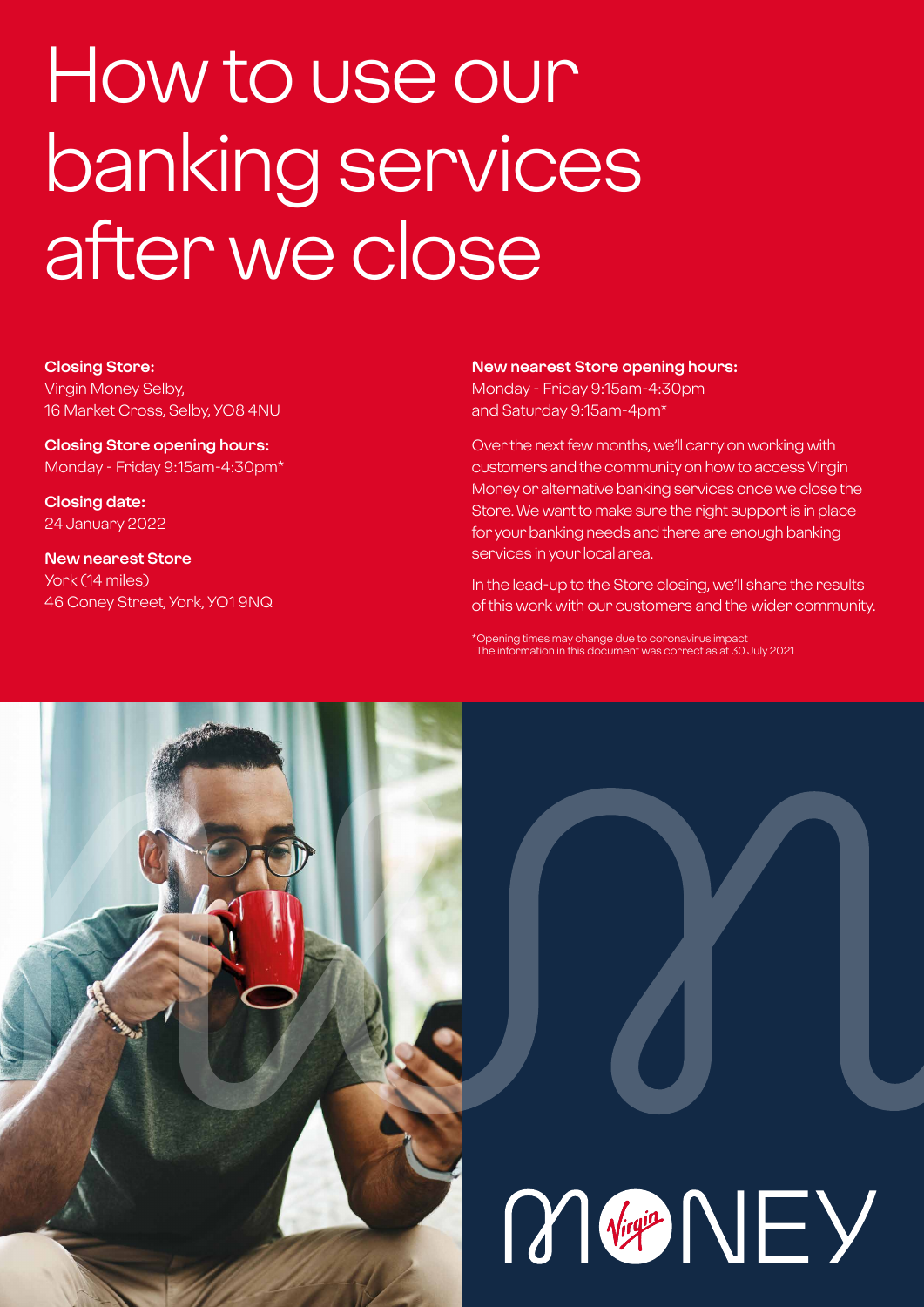### Understanding the impact of closing this Store

### Background

More and more customers are taking advantage of our digital services and only visiting Stores when they want to discuss a significant life event. Between April 2019 and July 2021 we've seen digital registrations increase from 48.7% to 57.6% across our personal customers, and daily internet banking and mobile app logins are up 66%.

It's important to balance investment in digital services with making sure our Store network continues to meet the needs of our customers. This means that we've made the difficult decision to close a number of Stores, including Selby.

This decision has been reached after considerable thought and analysis which includes input from local management.

Our Stores will continue to be a really important part of what we do and we've recently refreshed and revitalised them now that we're one Virgin Money brand.

We've signed up to the UK Finance Access to Banking Standard and follow this for all Store closures: **[www.lendingstandardsboard.org.uk/wp-content/](http://www.lendingstandardsboard.org.uk/wp-content/uploads/2017/07/Access_to_Banking_Standard.pdf) [uploads/2017/07/Access\\_to\\_Banking\\_Standard.pdf](http://www.lendingstandardsboard.org.uk/wp-content/uploads/2017/07/Access_to_Banking_Standard.pdf)**. On 21 September 2020, the Financial Conduct Authority (FCA) introduced new standards which we'll also follow. More info can be found at **[www.fca.org.uk/publication/finalised](http://www.fca.org.uk/publication/finalised-guidance/fg20-03.pdf)[guidance/fg20-03.pdf](http://www.fca.org.uk/publication/finalised-guidance/fg20-03.pdf)**

### Considerations

In trying to decide whether to close a Store, we look at a lot of different things.

As well as how often a Store is used, we look at how local customers – including potentially vulnerable groups and business customers – will be able to carry on using banking services after the Store closes.

- > Number of customers using the Store
- > Number of other Stores we have in the area
- > Distance to nearest Store
- > Change in number of transactions in Store
- > Change in customer use of Store
- > Current lease on Store
- > ATM availability
- > Access to other banks in the area
- > Banking services at the local Post Office\*\*
- > Public transport to other Stores
- > Other ways to bank (e.g. mobile, internet and phone)
- \*\*Business customers will be charged their agreed tariff for transactions, except Change Giving where the costs are recharged monthly in arrears.

Our decision to close Selby Store was influenced by the following:

- > We continue to see an increase in mobile use and customers signing up for digital services.
- > Should a customer wish to use a Store for general advice or to discuss a product, York Store is 14 miles away and there are a further 3 Stores within 22 miles.
- > There are other ATMs in the area that are free to use.
- > Our mobile, internet and telephone banking facilities allow customers to do most day-to-day tasks, like balance checks, viewing transactions, transferring money between accounts, paying bills and cancelling / amending regular payments. Customers can even pay in a cheque on the go.
- > Customers are also able to use our mobile app to make external payments in a number of different ways and we're continuing to make our digital banking services bigger and better.
- > The local full service Post Office is located nearby on 11 Gowthorpe and provides personal and business customers with an alternative way to do their day-to-day banking transactions, such as cash withdrawals and paying in cash and cheques.
- > Customers can get all the information about our products and services, or raise any concerns by calling us on **0800 121 7365**. Our opening times are 7am to 9pm Monday to Saturday and 10am to 5pm on Sundays.
- > All our Stores offer an identical service, with good accessibility.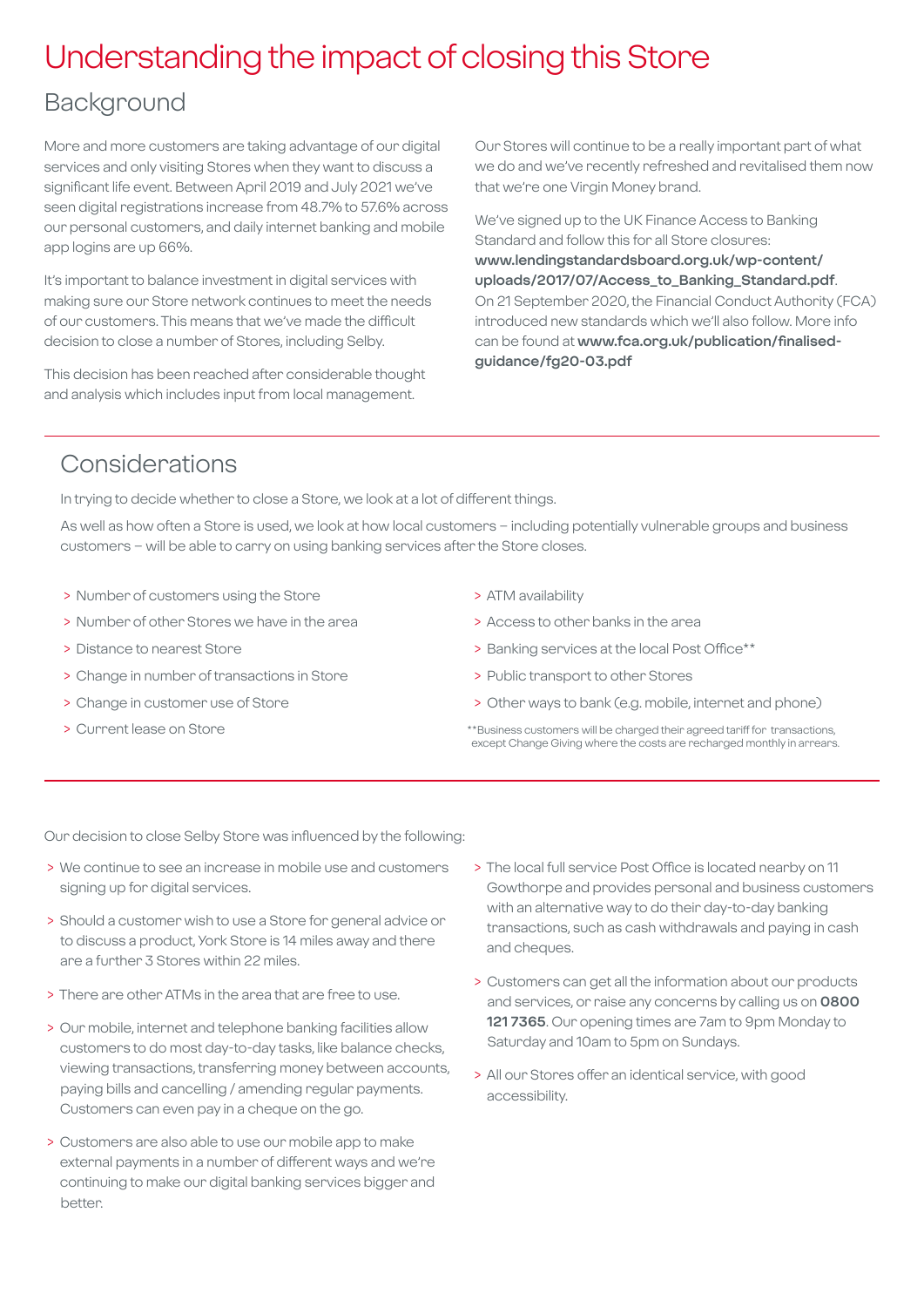### Understanding the impact of closing this Store

### What influenced our decision?

We've looked at how all customers, particularly those potentially vulnerable groups and businesses, can continue to access banking services after the Store closes. Below is some important info about how our customers are using the Store:

27%

#### **Transactions down year on year**

- > **5,000** customers transacting in Store compared to a Bank average of 6,000
- > 66% of customers visited the Store 3 times or less in the last 12 months (with more than half of these also using alternative channels with 46% digitally active)
- > Of our customers aged 70 and above, 57% visited the Store on 3 days or less during the last 12 months.
- > Potentially vulnerable customers (within one or more of the following; over 70 years old, receive benefits, have a basic Personal Current Account, are Store users only or are in arrears) 63% of those customers visited the Store on 3 days or less during the last 12 months.
- > Micro Enterprises & Charities Customer Insight 62% of micro enterprises visited the Store on 3 days or less during the last 12 months, with 45% of transactions involving cash. 63% of charities visited the Store on 3 days or less during the last 12 months, with 47% involving cash.

Our Store colleagues will actively engage with customers, including those potentially vulnerable, to discuss their options and support how they'd like to bank, along with engaging with local groups in the community.

Details of the activities, additional support requirements, feedback received and remedial action needed will be included in the Store Review document, which will be available on our website and in Stores this December.

### Local information

Selby is a market town in North Yorkshire and it's 14 miles south of York.

The Store is situated in the centre of Selby, with other banks nearby including HSBC, Lloyds and Halifax.

York Store, which is 14 miles away, also offers extended opening hours through a Saturday service.

### **Transport Links**

Local bus services run hourly between Selby and York, with a scheduled journey time of 46 minutes.

Trains also run regularly, with the main service hourly, but there are other trains running in between. Journey times vary from 21 minutes

The main road link between Selby and York is the A19 and the estimated journey time is 31 minutes.

### **Mobile Phone Signal availability**

Selby is well serviced by all national mobile phone networks with 4G services available from all national operators. (source Ofcom)

#### **ISP & available speeds**

Selby is well serviced by all national providers with standard, superfast and ultrafast broadband availability. (source Ofcom)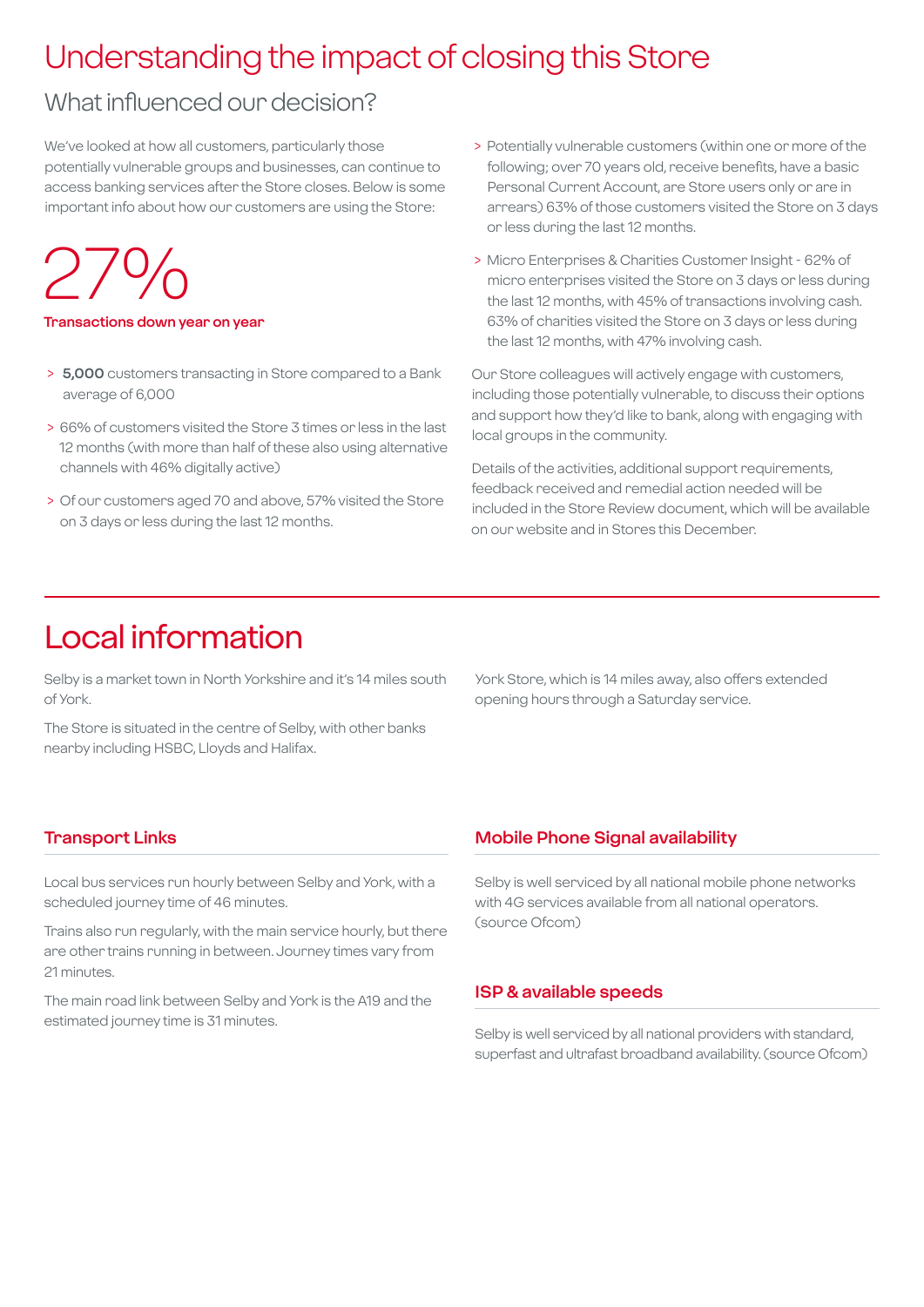## Distances to local services from the closing Store

### **Distance to our nearest Stores** virginmoney.com/store-finder



**York** 46 Coney Street, York, YO1 9NQ Monday - Friday 9:15am-4:30pm and Saturday 9:15am-4pm\*



#### **Castleford**

81 Carlton Street, Castleford, WF10 1BW Monday - Friday 9:15am-4:30pm and Saturday 9:15am-4pm\*



### **Leeds - Crossgate**

10 Austhorpe Road, Crossgates, Leeds, LS15 8DL Monday - Friday 9:15am-4:30pm and Saturday 9:15am-4pm\*



### **Leeds - Moortown** 370 Harrogate Road, Leeds, LS17 6QA Monday - Friday 9:15am-4:30pm\*

### **Distance to Post Office**

www.postoffice.co.uk/branch-finder



### 436 ft

**Selby** 11 Gowthorpe, Selby, YO8 4HE Monday - Saturday 8:30am-5:30pm There is a full service Post Office available on Gowthorpe in Selby.

### **Competitor sites in current location?**

### **Nearest Link ATM**

link.co.uk/atm-locator





### 0.05 miles

**Morrison Supermarket** Market Cross, Selby, YO8 4JS

### Other places you can bank locally





You can get a copy of this impact assessment on our website, in Store or by calling us.

- > 16 Market Cross, Selby, YO8 4NU
- > 0800 121 7365
- > virginmoney.com/store-closures